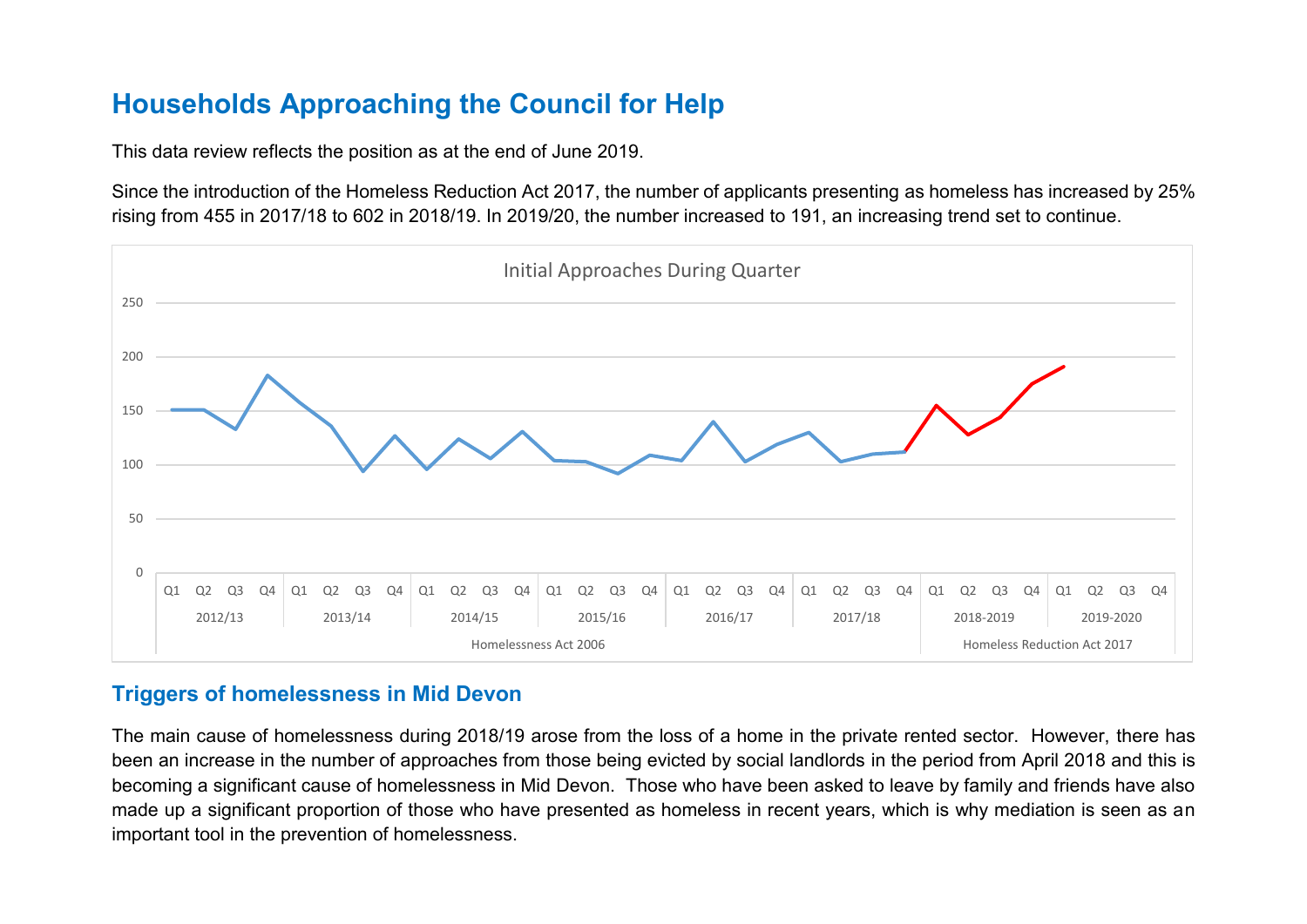

#### Initial Approaches 2019/20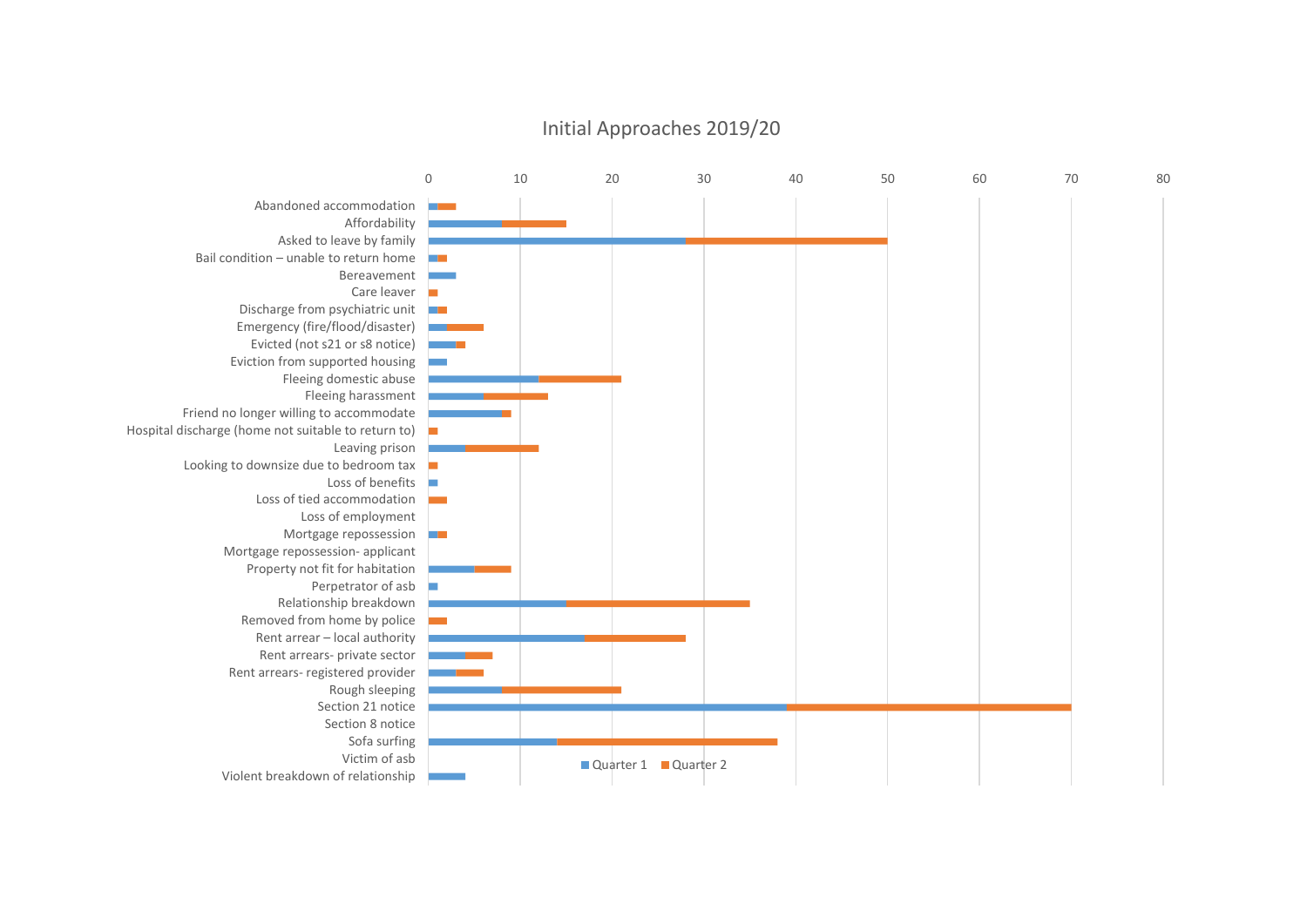### **Homeless Prevention**

The Homeless Reduction Act 2017 introduced a number of duties for local authorities, which included those relating to [prevention](https://www.gov.uk/guidance/homelessness-code-of-guidance-for-local-authorities/chapter-12-duty-in-cases-of-threatened-homelessness-the-prevention-duty) and [relief.](https://www.gov.uk/guidance/homelessness-code-of-guidance-for-local-authorities/chapter-13-relief-duty) The number of cases where homelessness has been successfully prevented or relieved has reduced over the past 12 months due to the way the Government record homelessness statistics.



#### Prevention Duty Ending 2019/20